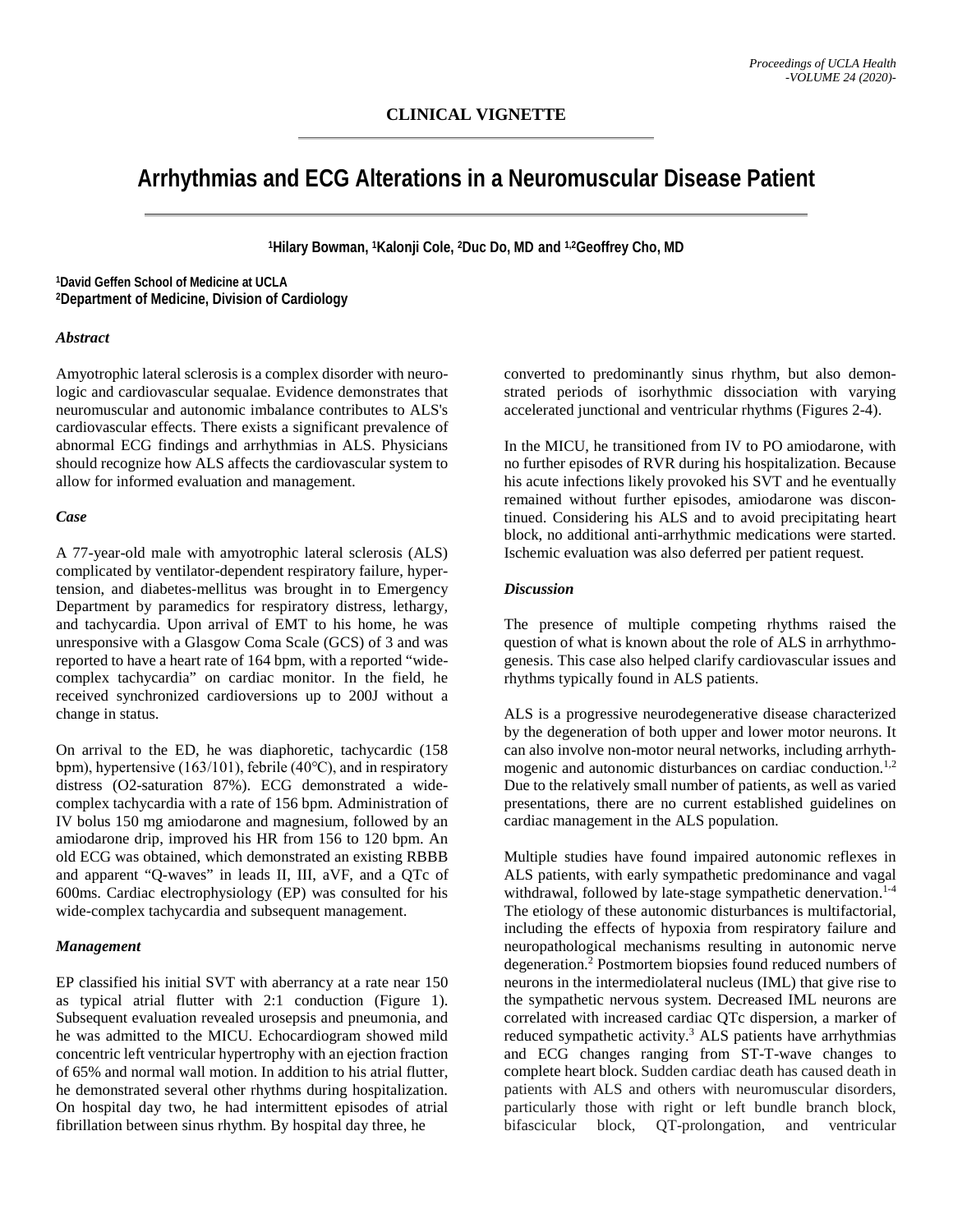tachycardia.3,5 Diverse manifestations suggests complex autonomic neurodegeneration in ALS and impact on cardiac conduction. We review the arrhythmias seen in our patient.

## *Isorhythmic Dissociation*

Our patient experienced episodes of isorhythmic dissociation with both sinus rhythm and sinus bradycardia with accelerated junctional rhythms. Isorhythmic dissociation is a form of AVdissociation where the intrinsic sinus rate is approximately equal to another intrinsic cardiac rhythm (frequently a junctional rhythm of 50-60 bpm). This results in both the sinus and junctional pacemakers reaching each other in their respective refractory periods, usually with the presence of some antegrade or retrograde AV block. On ECG, the P waves and QRS complexes appear related, with P waves characteristically moving closer to, or even buried within, the QRS complex. Unlike complete heart block, fusion or capture beats can be seen. Isorhythmic dissociation is a benign arrhythmia that selfterminates with an increase in the sinus rate, which differentiates it from complete heart block. This is important to understand when caring for ALS patients.

The presence of competing sinus and accelerated junctional rhythms can be attributed to a slowed sinus node, impaired AV conduction, or increased AV junction automaticity. Typically, etiologies of a slowed SA node include anatomic changes such as idiopathic degeneration, ischemia, medications including antiarrhythmics, and increased vagal or decreased sympathetic tone. Likewise, accelerated junctional rhythm can caused by digoxin toxicity, inferior infarctions, myocarditis, or increased sympathetic tone at the AV junction. As both the SA and AV node are influenced by autonomic innervation, which is impaired in ALS, these rhythms could result from an imbalance in sympathetic and parasympathetic drives.

Our patient has late-stage ALS and sympathetic withdrawal may have slowed his SA node. While sinus node dysfunction with ALS has not been well delineated, a patient with ALS who

developed heart block with a junctional escape rhythm was attributed to sympathetic withdrawal and vagal predominance at the AV-node.4 Analysis of the relationship between ALS and various forms of heart block using EHR databases estimates heart block prevalence to be 25% higher in patients with ALS.<sup>4</sup>

# *Pseudo-Ischemic ECG Changes*

As with other CNS disorders, ALS can also produce a "pseudoinfarct" pattern on ECG. In a review of 31 ECGs in ALS patients, Hindfelt et al. found only 4 patients had normal ECGs.6 The most common abnormality was ST-segment or Twave changes in 16 patients, of whom 7 had no preexisting cardiovascular disease. Notably, 2 patients with ST-segment elevations were confirmed to have no evidence of myocardial ischemia. These changes were hypothesized to be driven by ALS's effects on neuromuscular and autonomic imbalance.

Two recent case reports described ST-segment and T-wave changes in ALS. One patient who presented with chest pain with new inferior Q-waves and negative troponins, had normal coronary anatomy on cardiac catheterization.7 Another case reported ECG pattern of ST-elevation followed by biphasic T and inverted T-waves without detectable myocardial abnormalities.8 Finally, an 84-year-old woman with ALS presented with chest pain and dyspnea, with negative T-waves in precordial leads V2-6 and leads I and aVL had normal coronary arteries.9

# *Conclusions*

ALS is a complex disorder with a heterogenous degree of neurologic and cardiovascular sequalae. Evidence suggests that neuromuscular and autonomic imbalance in ALS contributes to its cardiovascular effects. There is high prevalence of abnormal ECG findings and arrhythmias in ALS patients that are part of the disease process. Increased awareness of how ALS affects the cardiovascular system will allow for informed management in this progressive illness.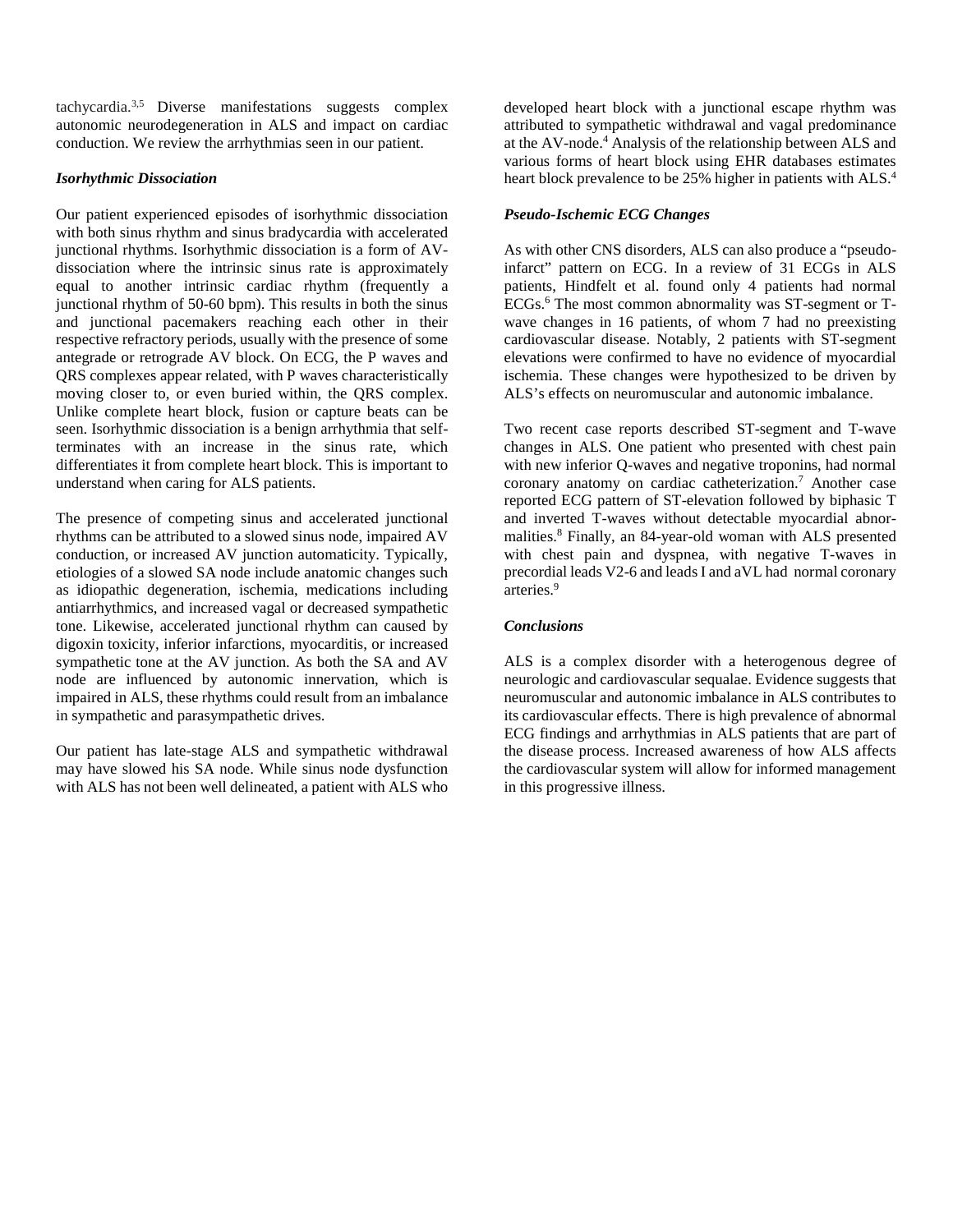



Figure 2: ECG-2 - Sinus rhythm with RBBB, LAFB with pseudo-inferior infarct pattern

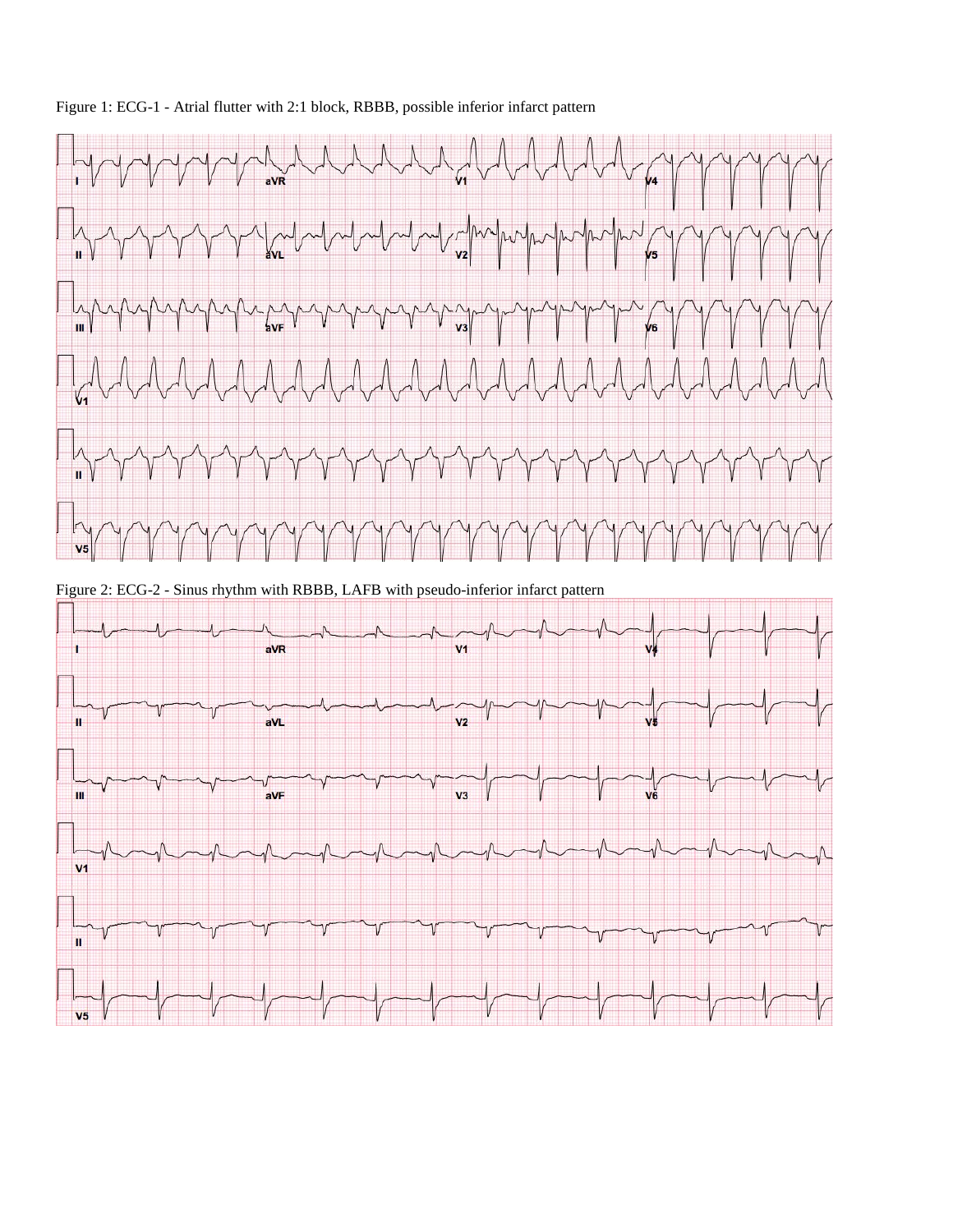# Figure 3A: Telemetry Strip A - Isorhythmic dissociation with sinus arrhythmia and pauses with atrial escape rhythm, as well as junctional escape rhythm.







Figure 4: ECG-3 - Sinus bradycardia with isorhythmic dissociation and accelerated junctional rhythm, RBBB, LAFB with pseudoinferior infarct pattern



*Acknowledgement:* This patient is a long-time educator and hopes his case can be used to educate others.

# **REFERENCES**

1. **Pavlovic S, Stevic Z, Milovanovic B, Milicic B, Rakocevic-Stojanovic V, Lavrnic D, Apostolski S**. Impairment of cardiac autonomic control in patients with amyotrophic lateral sclerosis. *Amyotroph Lateral Scler*.

2010 May 3;11(3):272-6. doi:10.3109/1748296090 3390855. PMID: 20001491.

- 2. **Baltadzhieva R, Gurevich T, Korczyn AD**. Autonomic impairment in amyotrophic lateral sclerosis. *Curr Opin Neurol*. 2005 Oct;18(5):487-93. doi: 10.1097/01.wco. 0000183114.76056.0e. PMID: 16155429.
- 3. **Asai H, Hirano M, Udaka F, Shimada K, Oda M, Kubori T, Nishinaka K, Tsujimura T, Izumi Y, Konishi N, Matsumoto S, Kameyama M, Ueno S**. Sympathetic